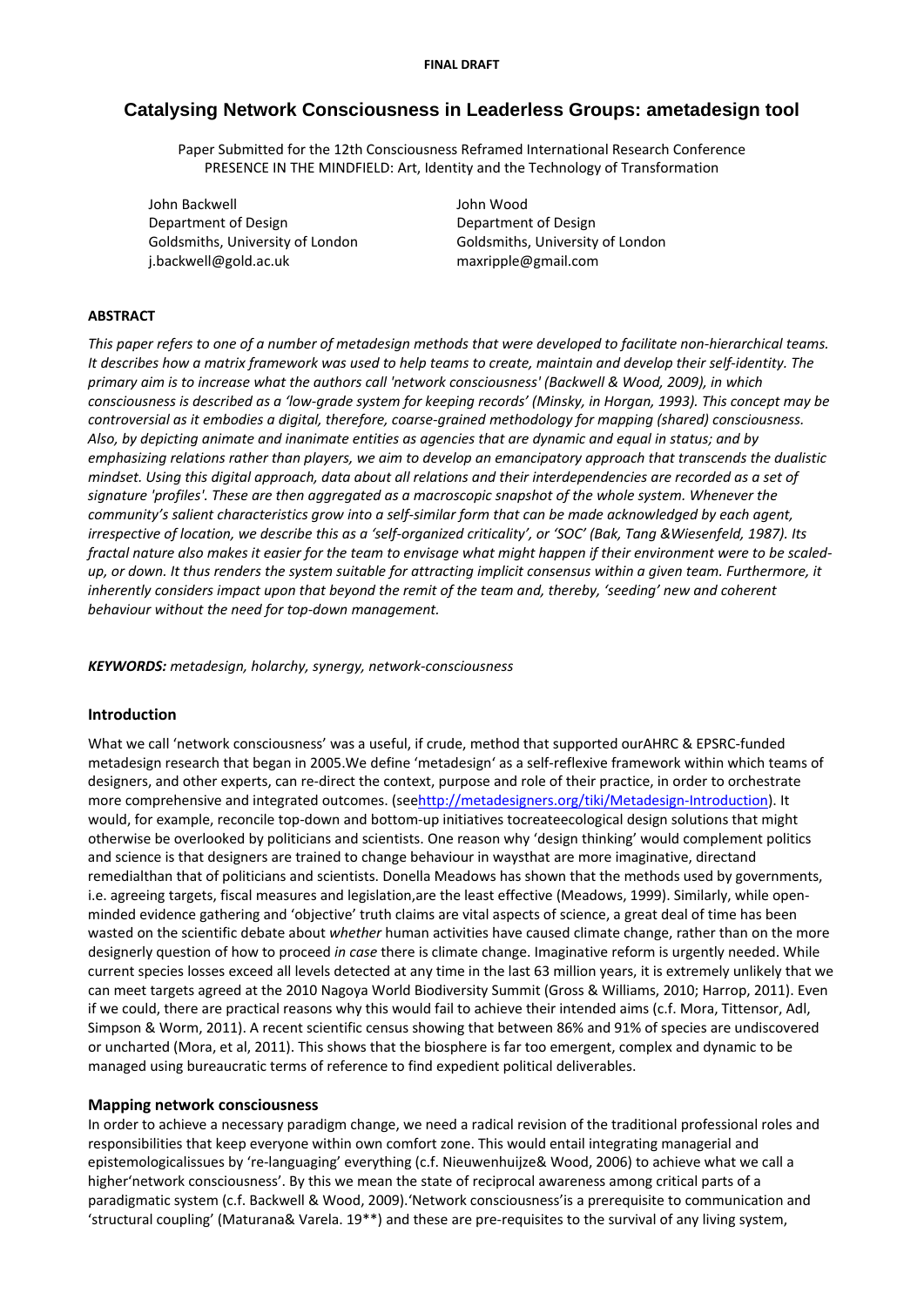#### **FINAL DRAFT**

whether it is abiological organism, society, or corporate brand.It is therefore surprising that,in theera of 'open source', 'crowd‐sourcing' and 'sharealike' communities we know more about individual creativity thannetwork consciousness. Our practical experiments combineintellectualtheories with somatic practices, andtherefore we describe it as a field of knowing (c.f. Koestler, 1967; Wood, 2010). However, we have chosen to model it usinga simplified, atomistic model of consciousness. In this respect, the authors were inspired by Marvin Minsky's controversial claim that certain computer programs are more conscious than individual humans (Minsky, 1988). While some may find it shocking to make a direct comparison between inanimate, digital machines and living human organisms, Minsky's approach enables us to map heterogeneous entities within a common framework.We think it can help metadesigners to map relational aspects of the biosphere, rather than identifying it as a set of 'resources'.

### **An ecological and evolutionary context**

In developing their Gaia hypothesis (1966) Lynn Margulis and James Lovelock foundthat the distinction between living and inanimate entities was unhelpful. They showedhow a coalescence of complex physical, chemical, biological, ecological, phenomenal, cognitive and metacognitive elements enables the biosphere to maintain homeostasis. Rupert Sheldrake's (1981) work confirms that evolution not onlyoperates at biological levels but, also, at physical and chemical ones. Similarly,Vladimir Vernadsky's term 'noosphere'(1926)depictsthebiosphereas a geological entity shaped by life (i.e. including collective human cognition). The popular idea of an emerging global consciousness (e.g. Pierre Teilhard de Chardin, 1959)serves tohastens its own emergenceby attractinginterest and investment indigital networks, etc.Philosophically speaking, it also neededits ownframework of thought. Nicholas of Cusa's (1401‐1464), theory of the universe as an infinite, de‐centred or omni‐centric whole.Cusa believed that,while each viewpoint carries some truth, it is only true when seen in relation to other parts in the whole. Ultimately, this insight resistsfulldescription using symbolic codes of communication.However, twentieth centuryscience has made it easier to map the consciousness of networks, withdevelopments in connectionism,chaos theory,emergence, swarm intelligence,and network theory.

#### **Learning from ecosystems**

One benefit of mapping network consciousness is its application to (design) management.Although humans have an ancient familiarity with top‐down forms of management, the authors believe that fixed hierarchies are suboptimal in termsof their adaptability. There are several reasons for this. For one thing, the language/s by which a given problem is addressed tend to be chosen, or modified, by those at the top of the hierarchy, rather than by those closer to a given task in hand. An obverse of hierarchy is what Arthur Koestler called 'holarchy', in which each part regulates its actions to maintain the unity of the whole. Functionally speaking, this requires each player, or agent, within a given 'whole' (or 'holon') to feel accountable, and to act accordingly. Since the Enlightenment, researchers have spent far more time thinking about individual experience, individual creativity and individual emotions than they have in coming to terms with the essentially collaborative nature of all human endeavours. In terms of increasing biodiversity, we will need to focus on whole systems and emergent outcomes, rather thanfocus on leaders, ideologies and 'truths'.

### **Designing for synergy**

Our methodology applies some systemic mapping methods first used in medicine (Kvitash&Gorodetsky,2003). Our basic building block forthese maps uses the synergistic outcome gained by combining different 'resources', which may be animate or inanimate, virtual or actual. By choosing and combining, say, two existing resources we may expect to find three, where the thirdrepresents the relationship between the two. Metadesigners would seek to orchestraterelationships in such a way that the relations are synergistic. Obviously, the more variables we have, the more combinations (and possible synergies) we get. However, this process cannot be scaled up too far without limiting the efficacy of the process. Mathematically speaking,the 20 in the diagram below would produce up to 190 relationships. Even with fewer links (as in this diagram), manageability reduces ascomplexity increases. This problem is compounded if we also combine the outcomes (synergies)with other agents to create second, third, or subsequent orders of synergy.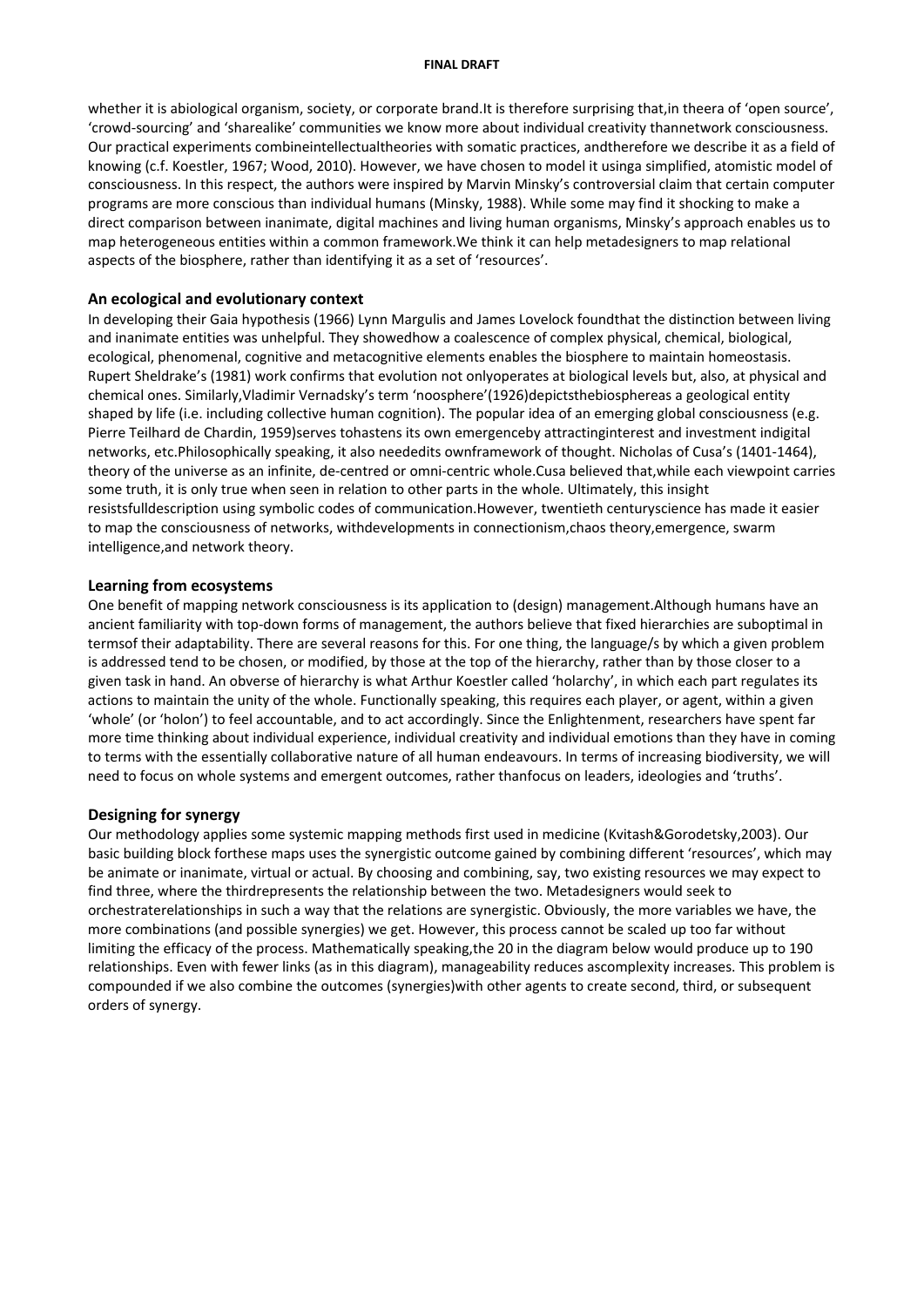



It is therefore sensible to design formaximum benefits from minimum resources. A simple mathematicalanalysisof the triangle and tetrahedron (see figure 2) shows that, for example, where 3 players (nodes) areusedtheymay be combined to produce the same number (3) of possible synergies (lines). However, 4 players can be combined to produce 6 synergies ‐ i.e. twice this number.

Four is also an optimal number in cognitive terms because the human mind finds it hard to grasp more than four interdependent variables at the same time (Fuller, 1949; Cowan, 2001).These figures we begin to appreciate not only the relationships generated butthenumber of metarelationshipsthat can be elicited at the  $2^{nd}$ ,  $3^{rd}$ or subsequent ordersof combination.

All it really achieves is to simply illustrate that complexity exists. Utilising this number of independent entities clouds the analysis.There is therefore much need of an alternative approach.,Although team consciousness is easily catalysed in small, trained teams it may easily become too inwardly focused. This is evident in the topology of the tetrahedron (c.f. Euler, 1751; Fuller, 1969; Nieuwenhuijze, 2005; Wood, 2005), because it is the smallest polygon that will enclose a fully bounded space (Fuller, 1969). For this reason we have adopted a team format of 4+1, in which the rotating fifth member acts as an external context for inwardly directed discussions and decisions. The diagram below begins to highlight the fluidity and adaptability of such a view.



Here {A.B.C.D.E.} represents a broad initial view of a metadesign group of five entities each with a particular role; each having needs to enable that role function; each with assets that to some degree are at the disposal of the group. The illustration takes this further indicating that two entities, C and E have links into other groups {CA.CB.CC.CD.CE.} and {EA.EB.EC.ED.EE.} providing a deeper view of the metadesign group and allowing a more detailed profile to be determined or analysed. {CCA.CCB.CCC.CCD.CCE.}simply illustrates the possibility of further drilling into the group.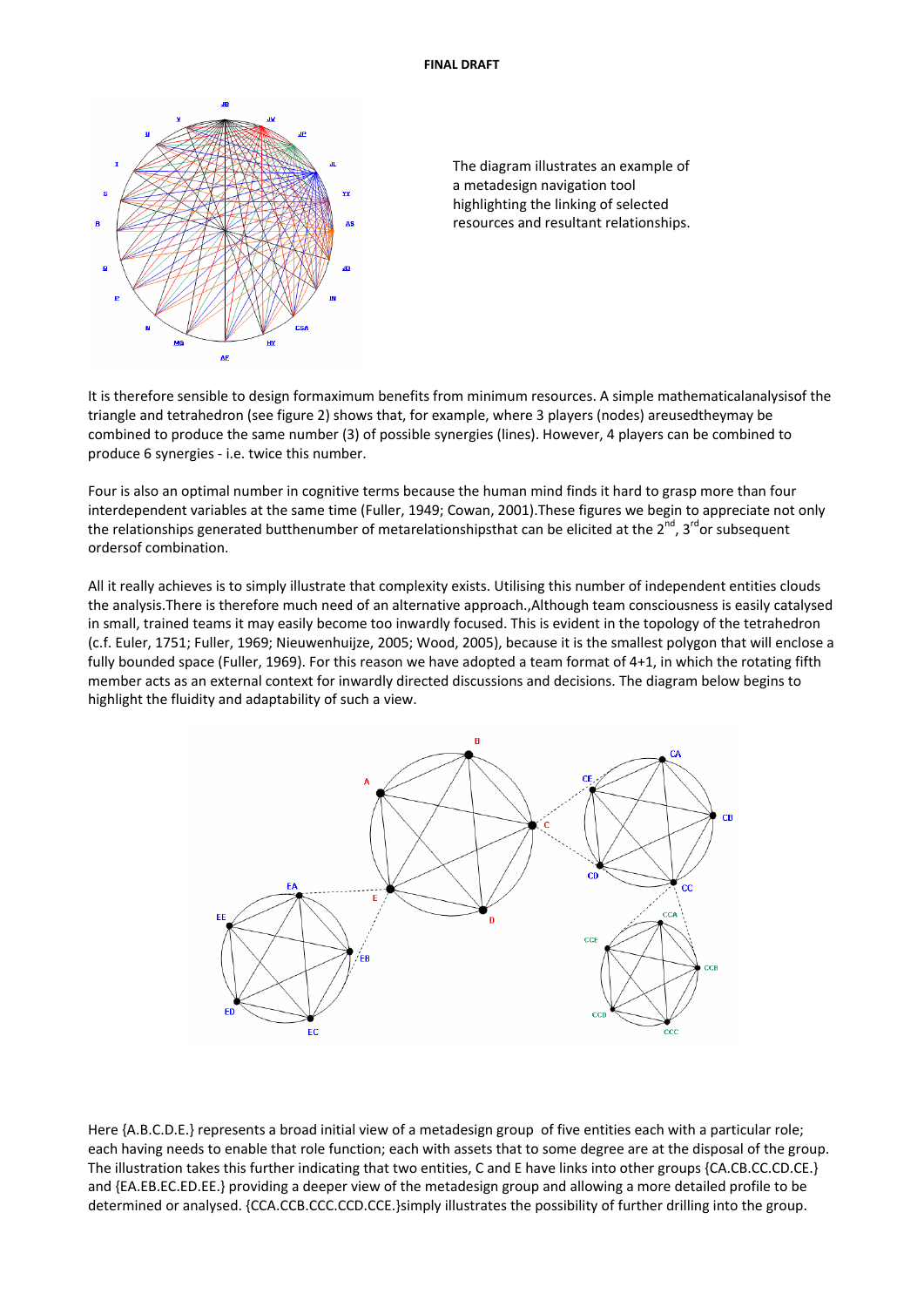#### **FINAL DRAFT**

Note also that [A.B.C.D.E.] might be later viewed as a composite, established metadesign 'node' within a larger system.

The views thus described are part of a scalar continuum, hence the 'fractal' nature of the analysis. This may be a little misleading since groups and subgroups do not have to comprise a fixed or similar set of nodal entities. It would be the focal schema that would begin to determine this enabling a tailored nested model to emerge. An example is shown below:



### xccv

Our research has shown that there are many implications and effects of such analysis at each of the levels determined. The main group should be viewed at the 'focal' group with other levels providing depth, understanding and purpose to the work of the entities within this group.. The tool seeks to highlight strengths, dominancy, weaknesses, redundancy etc. within the group by maintaining the work pattern of four engaged in core work plus one

The entities may participate in any and indeed many, of the deepergroup structures. There is no assumed, imposed or supposed hierarchy here. The intention is to fulfil a need, identify further need and related groups/subgroups to meet these and so on. The concept of a fluid continuum at the macro level begins to emerge mirroring the interplay of sociological human coexistence and the big wide world.There is a creative, holistically determined, possibly somatic framework necessary to make this operate – this becomes the synergy seedbed.

Communication is critical hence the need to embed this within the 'experiencing' of the relationships between entities. The difficulty is knowing what to communicate, when and to whom, particularly whilst immersed in the process. Herein lies part of the role of the fifth entity.

As introduced earlier, engaging with the five entitymodel, we can view this auspiciously as a tetrahedral group +1.

The additional member wewill refer to as the 'Rotating Interface'. This will be an individual with a particular role in the group or a resource having a communicative attribute (eg database with a web presence, digital bulletin board etc) that is ascribed to fulfil the extended function of interfacing the group with the world beyond it. This position can be ascribedtoany one of the five members at any time where the group state believes it to be necessary or of benefit to a sought goal.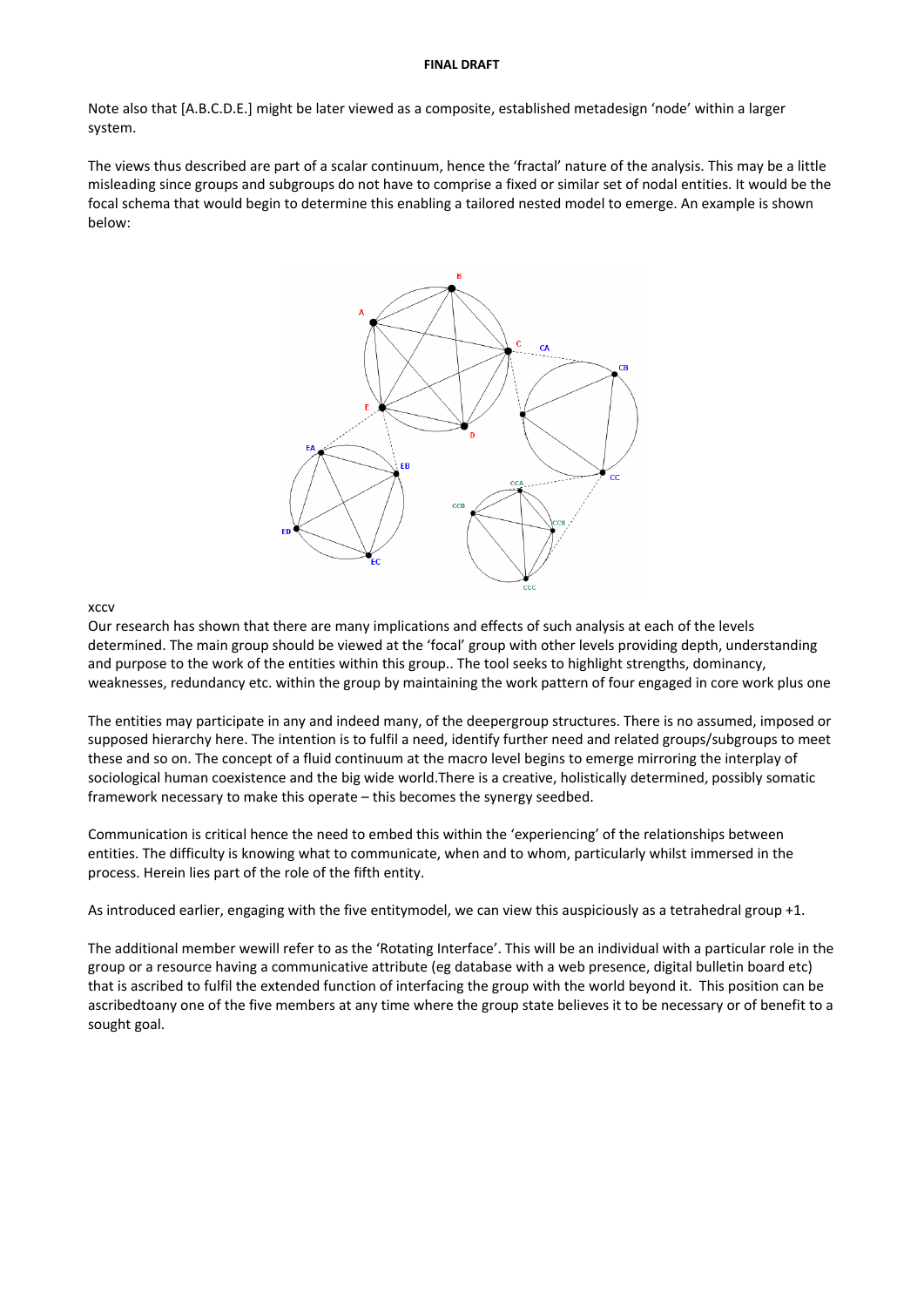

The relationships, and hence group dynamic, will change many times and may be diagramised as below:

Let's look at this role more closely. The role typically has three phases:

# 1 –'Taking stock'

Initially this is observational with a critically low participation rate – the role demands a passive stance: look, listen, record and summarise. The summation requires a degree of consensus. Can include categorisation of elements of the group work to facilitate external targeting/testing etc.

# 2 ‐ Externally compare and contrast

The entity steps outside of the group to gain an external perspective. Views beyond the group might be used to 'ground' the work, gain feedback, client/context testing of ideas/tools/practices/processes. Collect, collate and compare findings.

### 3 ‐ Internal review and steer

Feedback to the groupshould follow the 'excursions' detailed in 2, with the opportunity to 'fine tune' recommendations, provide a 'real world' steer. The group as a whole may seek to rotate this role at this point, nominating another to take over or decide to retain the current entity.

Movement between these roles is not a linear progression but more that based upon trial and group need. For example the stance of the group and it's interim recommendation for particular action may be challenged many times following several points of 'comparing and contrasting' what is perceived to be the world or regional practice before phase 3 impacts internally upon what the group has considered/recommended i.e. provides a steer. (See diagram below)

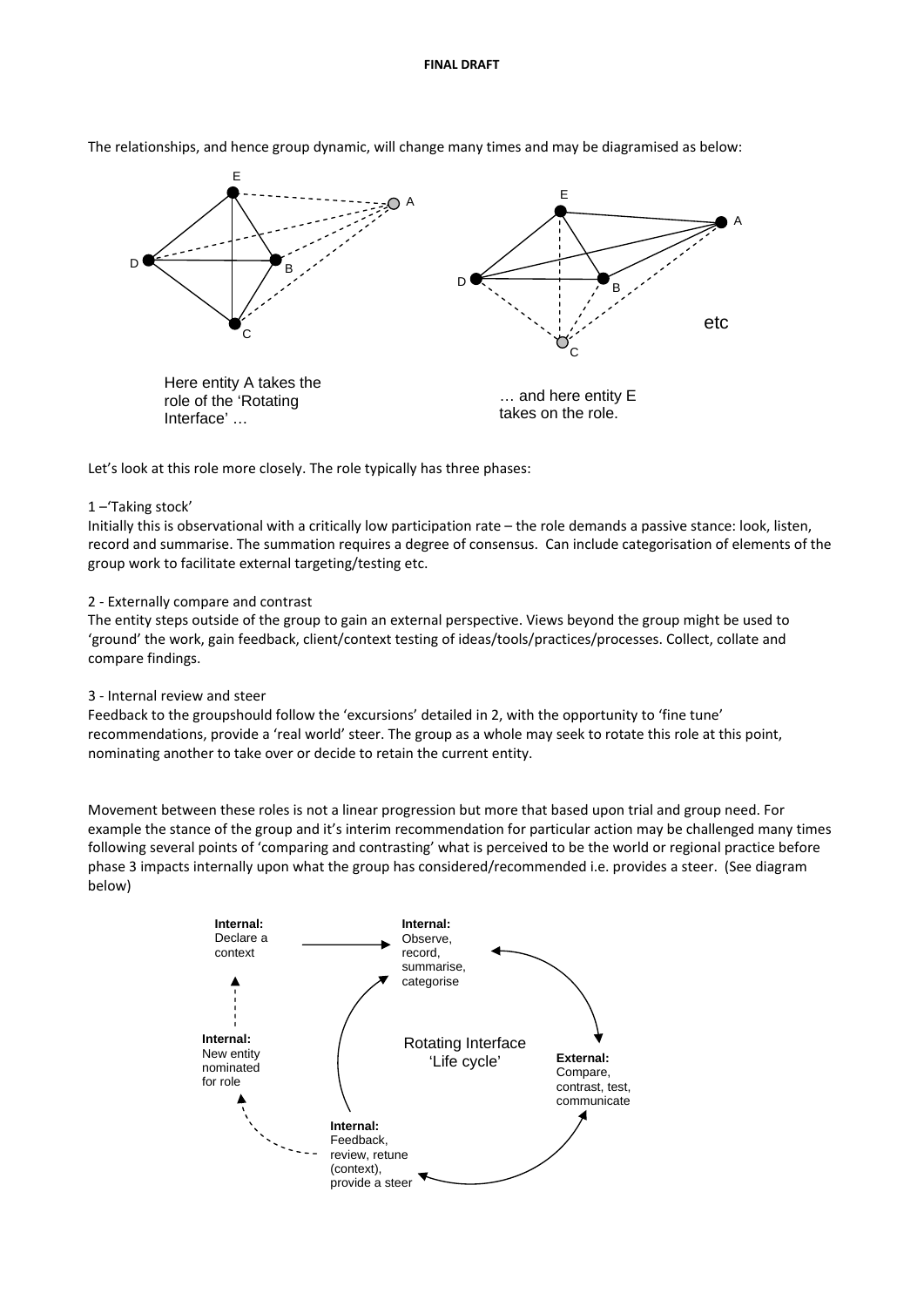The elements for need and resource that pertain to the group entities can be easily summarised in matrix form:

Entity Matrix



r1 – Initial conditions prior to any group 'transactions' r2 – Balance or present status following 'transactions'

When each entity is so represented a group profile can be similarly constructed as the matrix sum of the entities. If we consider the relationship A~B, a benefit/loss matrix is generated that impacts upon both entities and shown as a balance in r2 providing a resultant profile following a transaction. This in itself provides for an A~B emergent resource. If we map the group transactions in discreet moments in time the net needs and assetswould highlight the intra‐group processes. This is particularly pertinent for the 4+1 model. We can map the transactional impact of the tetrahedronal subgroup with its six resultant synergetic outcomes. The subgroup profile can be determined as stated previously and then considered in transaction with the 'Rotational Interface' entity. This powerfully provides the engagement of a fifth group member without excess complexity but with stage‐wise development consciousness throughout the whole process. A link to our prototype tool can be found at:

https://docs.google.com/spreadsheet/ccc?key=0Ahbauzia5fRIdENRQU9RUDdlNThvVjNaRFFDNXNIWWc&hl=en\_US

# **References**

- Arthur, B. (1996) 'Increasing returns and the new world of business', Harvard Business Review, July/August 1996, p. 100
- Ascott, R., (1994) quoted in Giaccardi, Elisa "Metadesign as an Emergent Design Culture", Leonardo Journal, Volume 38, Number 4, August 2005, pp. 342‐349
- Bateson, G. (1979), 'Mind and Nature a Necessary Unity', London, Wildwood House
- Bateson, G., (1973), "Steps to an Ecology of Mind", Paladin Books
- Belbin, R. M. (1993). Team Roles at Work. Oxford: Butterworth‐Heinemann.
- Bradley, I., Meek, R.L., (1987), "Matrices and Society: Matrix algebra and its applications in the social sciences", Harmondsworth,UK: Pelican Books
- Bussracumpakorn, C., (2006), "Design Innovation Networks: Critical Factors that can Contribute to Successful Collaborative development of Innovative Products", PhD Thesis, Goldsmiths, University of London
- Corning, P., (1983), "The Synergism Hypothesis", McGraw‐Hill, UK [see also http://www.complexsystems.org/publications/pdf/synselforg.pdf]
- De Chardin, P., T., (1959), L'Avenir de l'Homme (1959) essays written 1920–52
- Dewey, J., (1939), "Freedom and Culture", New York, Putnam
- Franklin, J.N., (2000), "Matrix Theory", Mineola, New York: Dover Publications
- Fuller, R. B., (1969), and "Operating Manual for Spaceship Earth", Carbondale, IL: Southern Illinois University Press.
- Fuller, R. B., (1975), "Synergetics: Explorations In The Geometry Of Thinking", in collaboration with E.J. Applewhite. Introduction and contribution by Arthur L. Loeb. Macmillan Publishing Company, Inc., New York.
- Galloway and Rabinowitz, (1983), quoted in Giaccardi, E. (2005). "Metadesign as An Emergent Design Culture", in Leonardo, Volume 38, Number 4, August 2005
- Giaccardi, E. (2004), "Principles of Metadesign: Processes and Levels of Co‐Creation in the New Design Space", PhD thesis, University of Plymouth, UK
- Giaccardi, E. (2005), "Metadesign as an Emergent Design Culture", in Leonardo, Volume 38, Number 4, August 2005
- Hollis, A. (2001), "Co‐authorship and the Output of Academic Economists", Labour Economics, vol. 8, p. 503‐530
- http://www.bioteams.com/